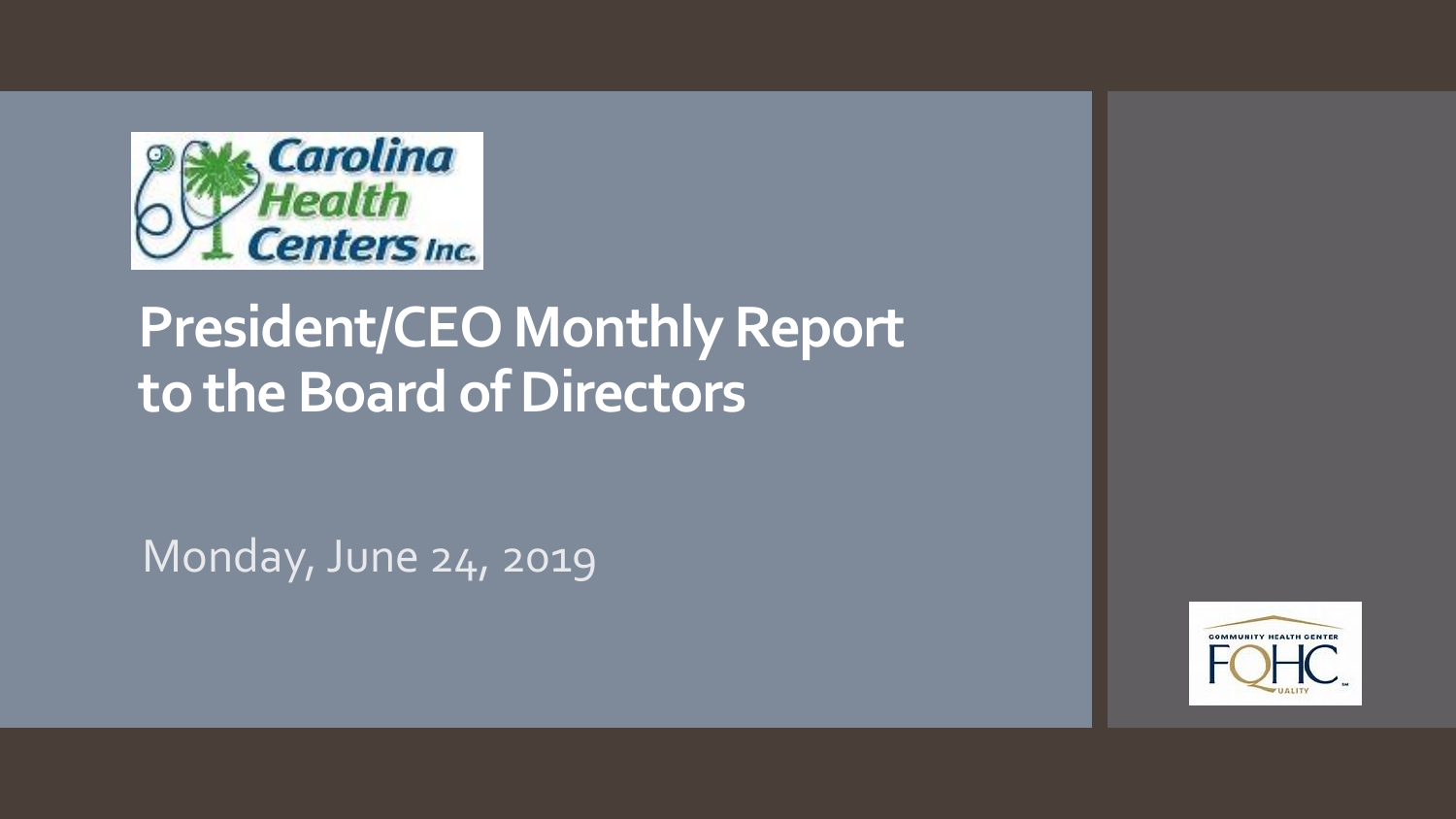## Advocacy and Health Policy

#### Federal:

- Senate HELP Committee introduces the Lower Health Care Costs Act
	- 5-year extension of mandatory funding for community health centers and the teaching health center program
- Genesis Healthcare vs. HRSA lawsuit currently challenging HRSA audit authority could have unintended negative consequences
- Office of Management and Budget considering changes to the inflation factor for Federal Poverty Level

#### State:

Session adjourned – no activity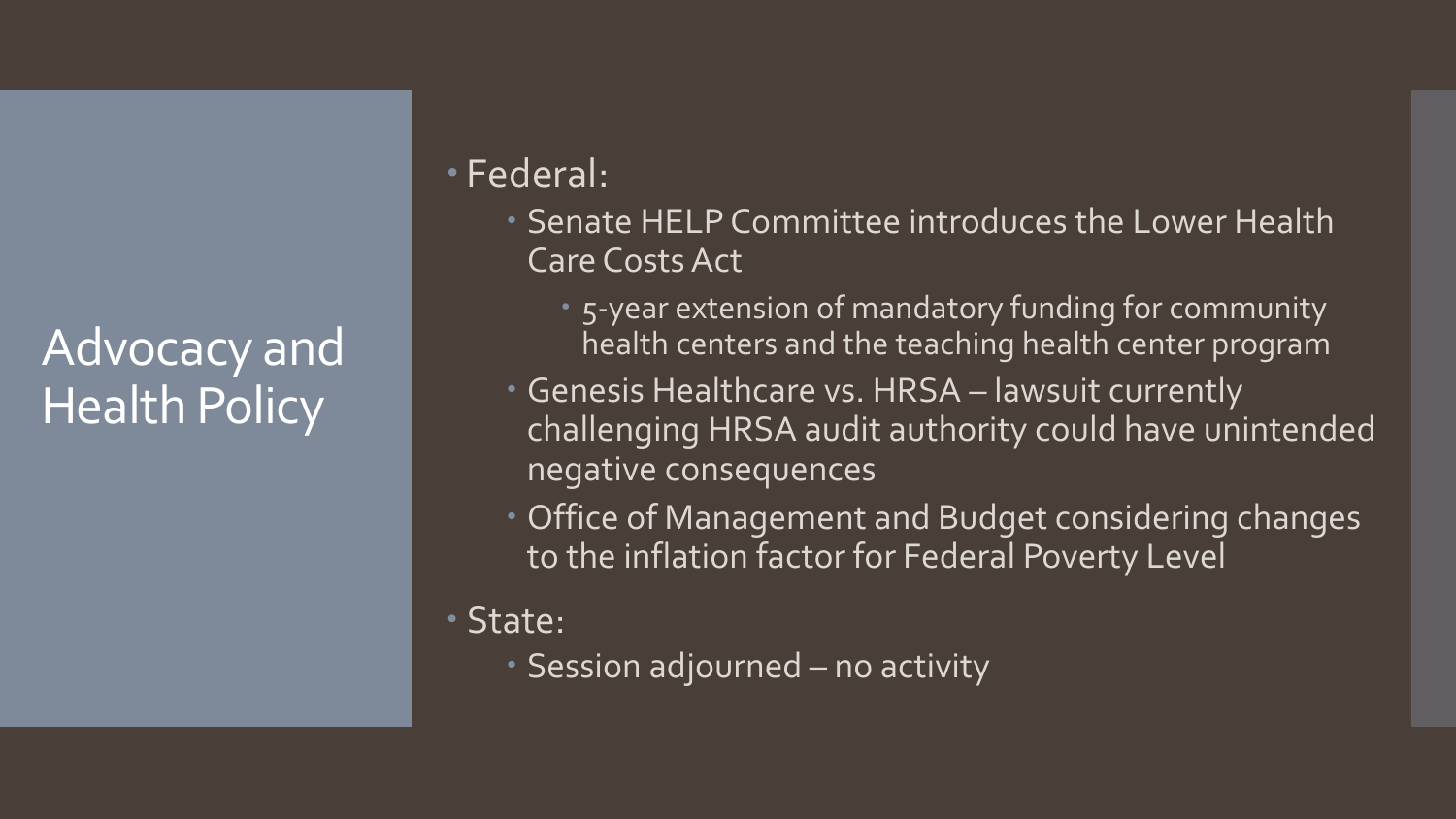CHC Staff and Leadership Development

#### OSV prep continues

- Other than routine meetings, most development activities deferred until after Epic conversion
- Outreach to potential candidate for board membership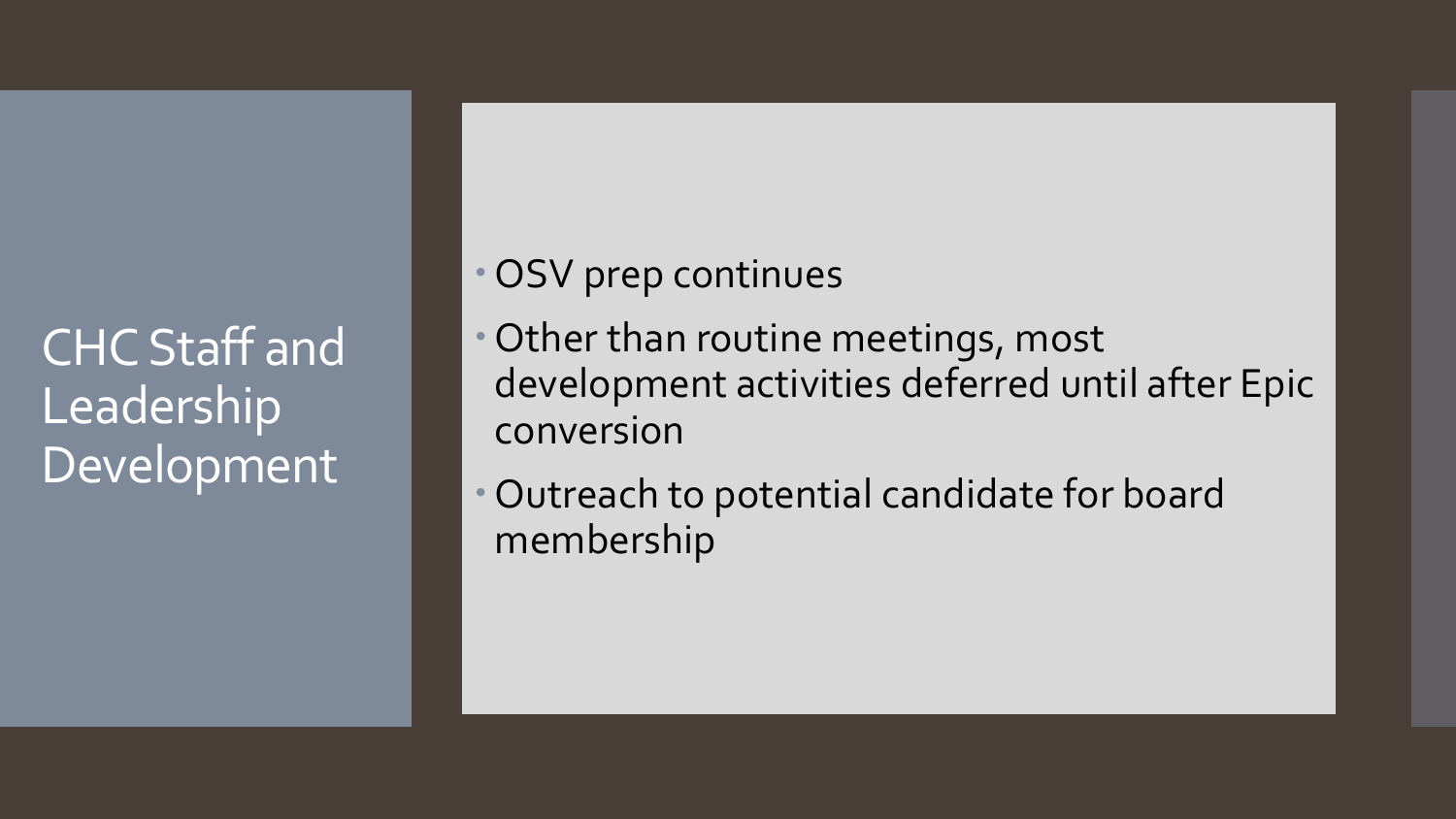Strategic and **Operational** Updates

### **Department of Pharmacy:**

- DHEC determination regarding controlled substances
- Interpretation of S.359

## **Department of Family Medicine:**

Nothing specific to report

### **Department of Pediatrics:**

- Offers made to two pediatricians/1NP
	- Two accepted/1 pending

## **Behavioral Health**

 Awaiting notice of grant award on Integrated Behavioral Health Services grant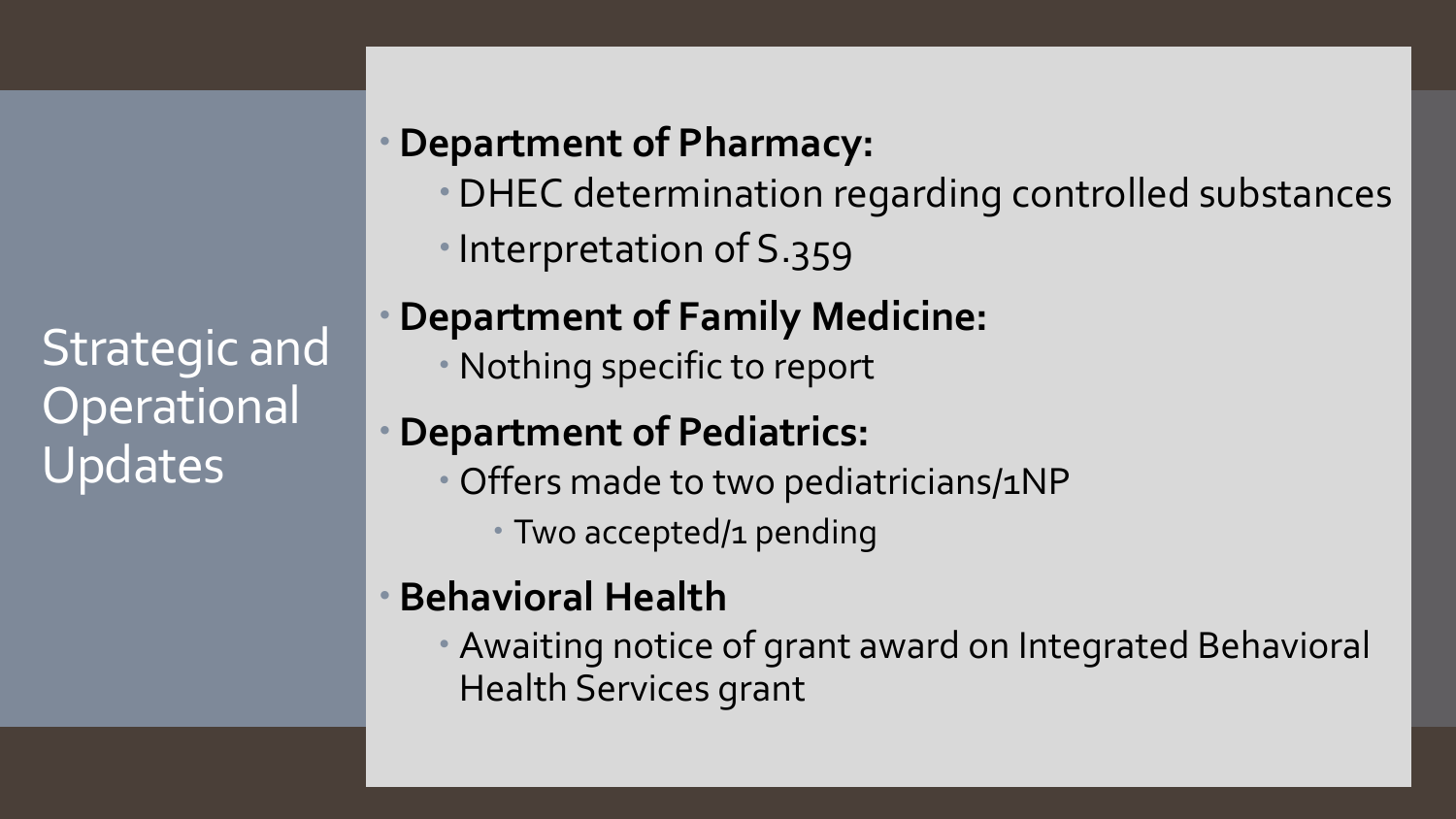Affiliate and **Partnership** Updates

- Community Integrated Management Services (CIMS) Part 1 Strategic Planning session
	- Mid-year meeting July  $28^{th} 30^{th}$
	- South Carolina Primary Health Care Association (SCPHCA)
		- Annual Strategic Planning Retreat July 16<sup>th</sup> & 17<sup>th</sup>
		- 2019 Annual Conference and Board Governance Training with 40thAnniversary Gala October 12-14, 2019 in Columbia
- Amicus LLC
	- To be covered in Finance Committee Report